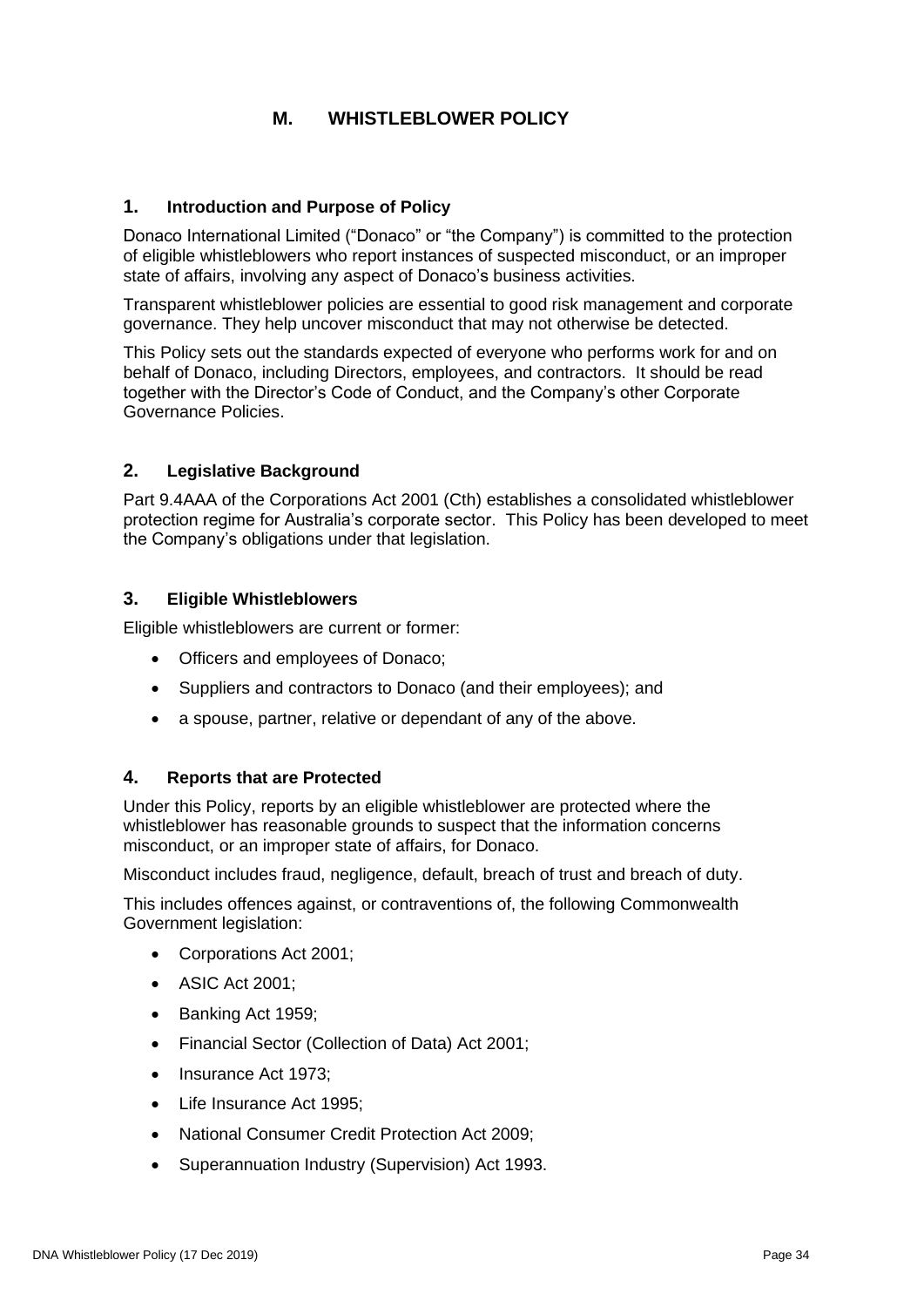It also includes information that:

- Constitutes an offence against any other law of the Commonwealth that is punishable by imprisonment for a period of 12 months or more; or
- Represents a danger to the public, or the Australian financial system.

Conduct which is reportable under this Policy includes conduct which a whistleblower reasonably suspects is:

- corrupt, fraudulent or dishonest (including soliciting, offering or accepting bribes);
- illegal (including theft, drug crimes, violence or threatened violence and criminal damage to property);
- indicative of serious misconduct;
- the cause of financial or reputational loss to Donaco; or
- unsafe in Donaco's workplaces.

# **5. Reports that are Not Protected**

This Policy does not apply to reports of personal work-related grievances. These are complaints that relate to the discloser's current or former employment, and have implications for the discloser personally, but do not have any other significant implications for Donaco. Examples include decisions about promotions, pay increases, bonuses, transfers, or disciplinary action; or interpersonal conflict between the discloser and another employee.

Whistleblowers should also ensure that they provide supporting information about their complaint to show that it comes within this policy. In practice, a mere allegation with no supporting information is not likely to be considered as having "reasonable grounds to suspect" misconduct. However, a whistleblower does not need to prove their allegations.

Under the Policy, Donaco discourages deliberately false reporting, which are allegations that the discloser knows to be untrue. This may result in disciplinary action.

## **6. How Whistleblowers can make a Report**

In order to gain the protections under this Policy, a whistleblower may make a report to any of the following people:

- a) Any Director of Donaco;
- b) Chief Executive Officer;
- c) General Counsel & Company Secretary;
- d) Donaco's external auditor, Crowe Sydney; or
- e) Australian Securities and Investments Commission.

Reports should be submitted internally in the first instance (that is, to anyone in paragraphs (a) to (c) above). This is to ensure that Donaco is able to identify and correct misconduct as soon as possible.

Whistleblowers will also be protected under this Policy if they make a report to a legal practitioner for the purposes of obtaining legal advice or legal representation about the operation of the whistleblower provisions in the Corporations Act.

Wherever possible, a report should be made in writing, preferably via email, and should set out as much information as possible about the matter being reported, including: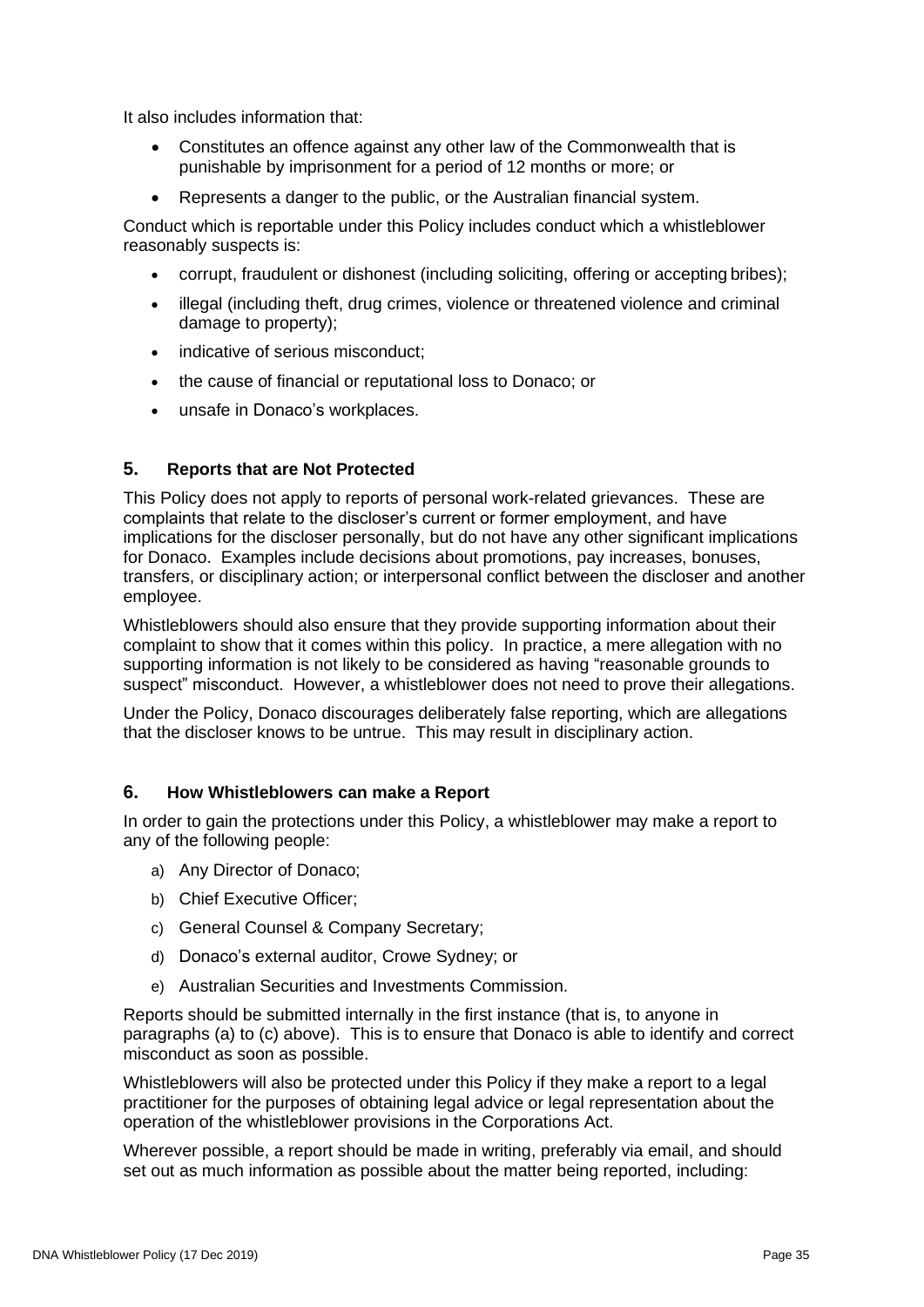- A description of the conduct that is being reported;
- The names of all persons involved;
- Dates when the conduct occurred;
- Location of where the conduct occurred and
- Contact details of any other persons who may be able to assist with an investigation ofthe matter that has been reported.

Report may be submitted anonymously, and the identity of whistleblowers will be protected as outlined in section 7 below. Anonymous reports may be made via an anonymous email address.

Note that whistleblowers are not protected against self-incrimination.

Reports will be investigated by the Board, overseen by the Chairman. In appropriate circumstances, reports may be referred to the Audit and Risk Management Committee, or to the Chief Executive Officer under the supervision of the Committee. Investigations will be carried out objectively and confidentially, and independently of line management.

The Audit and Risk Management Committee may work with law enforcement agencies and may, in appropriate circumstances, hand over the matter to third-party investigators, or other specialists.

Investigations will be documented, and the whistleblower will be kept informed periodically of progress. The findings of the investigation will also be communicated to the whistleblower.

Whistleblowers may make reports to other external bodies (journalists or parliamentarians) where: the report has previously been made to ASIC or another external regulatory body; the whistleblower informs Donaco that they intend to make an external report; and either:

- For a public interest report 90 days has passed since the previous external report, and there are no reasonable grounds to believe action is being taken; or
- For an emergency report there is an imminent risk of serious harm or danger to public health or safety or to the financial system.

## **7. Protection of Whistleblowers**

Donaco will protect the workplace rights of eligible whistleblowers who make a report in good faith. If a whistleblower satisfies the relevant criteria under the Corporations Act, they are protected from:

- any retaliation for making the report;
- having civil or criminal action taken against them; and
- disclosure of their identity to parties outside the investigation, unless this is required by law.

It is illegal for a person to cause or threaten detriment to a whistleblower. Retaliation, intimidation or victimisation of a whistleblower who reports genuine concerns will not be tolerated and will result in disciplinary action, which may include termination of employment. Examples of prohibited conduct include dismissal of a whistleblower, or damage to the whistleblower's reputation.

Further, the Corporations Act provides that whistleblowers may also be eligible to receive compensation or other civil remedies, which may be used if any form of retaliation has been taken against them.

On the other hand, if a report is made in bad faith (for example, false information provided as an act of revenge), appropriate disciplinary action will be taken.